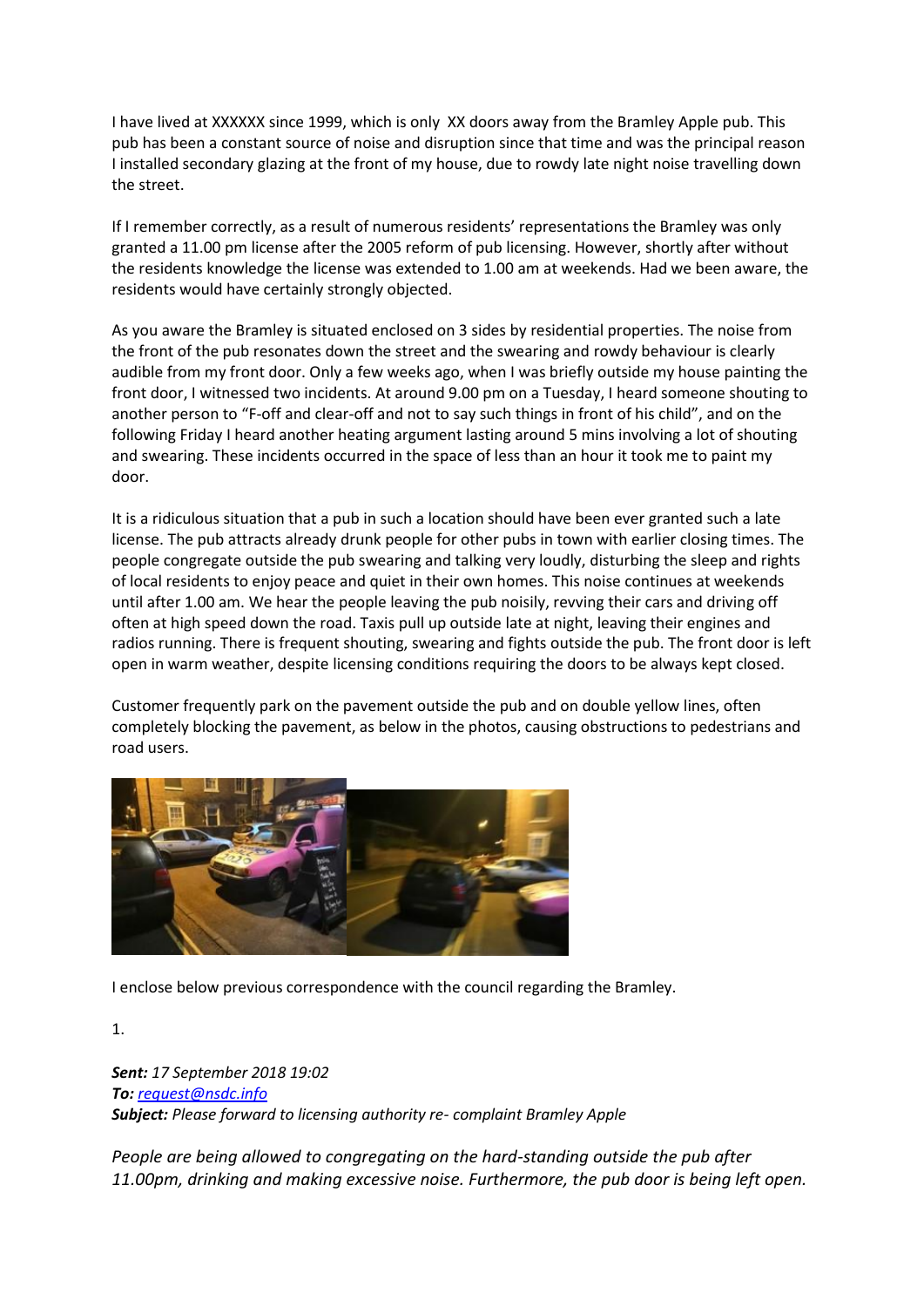*It is my understanding all customers must be inside by 11.00 pm and the door kept shut at all times. The noise for the residents adjacent to the pub must be intolerable.*

*For example, we returned home at 11.30 pm last Friday and we could hear the noise carried down the street halfway down Easthorpe. We walked up to the pub and there was a group of young people loudly talking on the hardstanding and the door was open. We have a short video if you want to see this.*

*Furthermore, the local opinion is the pub is attracting underage drinkers.*

*I trust you will deal with this and insist the publican brings people in and shuts the door. I will monitor the situation and come back to you if there is no improvement.*

*Best regards,*

*XXXXX*

*2. From: Sent: 07 October 2018 20:38 To: Tony Dennis Subject: Re: The Bramley Apple Pub*

*Dear Mr Dennis,*

*Last night there was a terrible disturbance at 2.30 pm outside the Bramley, with people shouting and swearing, and what sounded like banging, for around 10 mins. This morning we note a window of a Bramley Apple is smashed. As we were awake at this time, we heard cars still leaving the Hearty Goodfellow car park at this time in the early morning.*

*Please log this as yet another complaint and provide me feedback.*

*Thanks,*

*3. 31/01/2020 09:39*

*Hi Tony,*

*Further to my previous mail, I took these photos last night at 11.30 pm outside the Bramley Apple. Not only is a car outside on the double yellows, the white car is parked completely across the pavement causing an obstruction for pedestrians.*

*Best regards,*